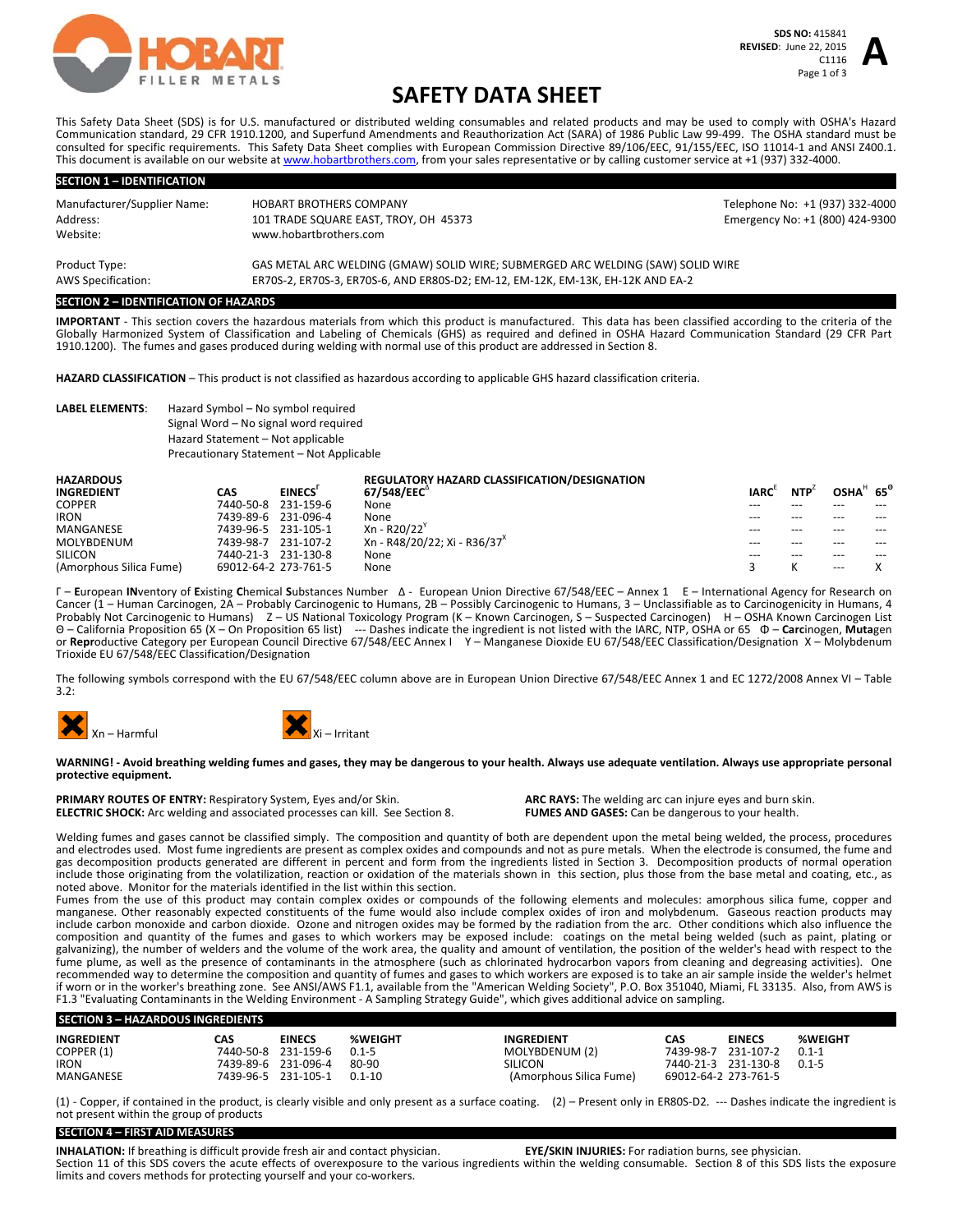

**A**

# **SAFETY DATA SHEET**

#### **SECTION 5 ‐ FIRE AND EXPLOSION HAZARD DATA**

Welding consumables applicable to this sheet as shipped are nonreactive, nonflammable, nonexplosive and essentially nonhazardous until welded. Welding arcs and sparks can ignite combustibles and flammable products. Unused welding consumables may remain hot for a period of time after completion of a welding process.<br>See American National Standard (ANSI) Z49.1 for further general s

# **SECTION 6 ‐ ACCIDENTAL RELEASE MEASURES**

Solid objects can be picked up and placed into a container. Wear proper personal protective equipment while handling. Do not discard as general trash.

#### **SECTION 7 ‐ HANDLING AND STORAGE**

HANDLING: No specific requirements in the form supplied. Handle with care to avoid cuts. Wear gloves when handling welding consumables. Avoid exposure to dust. Do not ingest. Some individuals can develop an allergic reaction to certain materials. Retain all warning and product labels. **STORAGE:** Keep separate from acids and strong bases to prevent possible chemical reactions.

### **SECTION 8 ‐ EXPOSURE CONTROL AND PERSONAL PROTECTION**

Read and understand the instructions and the labels on the packaging. Welding fumes do not have a specific OSHA PEL or ACGIH TLV. The OSHA PEL for Particulate -Not Otherwise Classified (PNOC) is 5 mg/m<sup>3</sup> – Respirable Fraction, 15 mg/m<sup>3</sup> – Total Dust. The ACGIH TLV for Particles – Not Otherwise Specified (PNOS) is 3 mg/m<sup>3</sup> – Respirable Particles. 10 mg/m<sup>3</sup> – Inhalable Particle respective exposure limits. European Union Occupational Exposure Limits (EU OEL) are listed with the most stringent limit among the EU member nations. All exposure limits are in milligrams per cubic meter (mg/m<sup>3</sup>).

| <b>INGREDIENT</b><br><b>COPPER</b>  | CAS<br>7440-50-8                            | <b>EINECS</b><br>231-159-6 | <b>OSHA PEL</b><br>0.1 (Fume), 1 (Dust) | <b>ACGIH TLV</b><br>0.2 (Fume), 1 (Dust)                          | EU OEL<br>$0.1$ I* (Aerosol); 0.2 I*** (Aerosol) - Germany<br>$0.1:0.2***$ - Denmark                      |
|-------------------------------------|---------------------------------------------|----------------------------|-----------------------------------------|-------------------------------------------------------------------|-----------------------------------------------------------------------------------------------------------|
| IRON+                               | 7439-89-6                                   | 231-096-4                  | $5R*$                                   | $5 R*$ (Fe <sub>2</sub> O <sub>3</sub> ) {A4}                     | 3 R* (Aerosol as $Fe2O3$ ) – Switzerland<br>$7***$ (as Fe <sub>2</sub> O <sub>3</sub> ) - Denmark         |
| MANGANESE#                          | 7439-96-5                                   | 231-105-1                  | 5 CL** (Fume)<br>1.3 STEL***            | $0.11*$ {A4} $\bullet$<br>$0.02 R^*$ , $\leftrightarrow$          | 0.02 R*(Aerosol); $0.16 R***$ (Aerosol) - Germany<br>0.2 I*(Aerosol) - Germany<br>$0.2: 0.4***$ - Denmark |
| <b>MOLYBDENUM</b>                   | 7439-98-7                                   | 231-107-2                  | $5R*$                                   | $3 R^*$ ; 10 $I^*$ (Ele and Insol)<br>$0.5 R*$ (Sol Cpnds) ${A3}$ | $3 R* - Spain:$<br>$4:10***$ - Poland                                                                     |
| SILICON+<br>(Amorphous Silica Fume) | 7440-21-3 231-130-8<br>69012-64-2 273-761-5 |                            | $5R^*$<br>0.8                           | $3R*$<br>$3R*$                                                    | 4 R* (Aerosol); 10 I* (Aerosol) - Denmark<br>$2!*.4!***$ - Denmark                                        |

R\* - Respirable Fraction R\*\*\* - Respirable Fraction - Short Term Exposure Limit I\* - Inhalable Fraction I\*\*\* - Inhalable Fraction - Short Term Exposure Limit \*\* -<br>Ceiling Limit \*\*\* - Short Term Exposure Limit + - As a nuis Ceiling Limit \*\*\* - Short Term Exposure Limit + - As a nuisance particulate covered under "Particulates Not Otherwise Regulated" by OSHA or "Particulates Not Otherwise Classified" by ACGIH ■ - NIOSH REL TWA and STEL ● - Otherwise Classified" by ACGIH  $\blacksquare$  - NIOSH REL TWA and STEL  $\blacklozenge$  - Limit of 0.1 mg/m<sup>3</sup> is for Inhalable Mn in 2013 by ACGIH  $\blacklozenge$  - Limit of 0.02 mg/m<sup>3</sup> is for<br>Respirable Mn in 2013 by ACGIH Ele – Element Sol – Confirmed Animal Carcinogen with Unknown Relevance to Humans per ACGIH {A4} - Not Classifiable as a Human Carcinogen per ACGIH

**VENTILATION:** Use enough ventilation, local exhaust at the arc or both to keep the fumes and gases below the PEL/TLV/OELs in the worker's breathing zone and the general area. Train the welder to keep his head out of the fumes.

**RESPIRATORY PROTECTION:** Use NIOSH approved or equivalent fume respirator or air supplied respirator when welding in confined space or where local exhaust or ventilation does not keep exposure below the regulatory limits.

**EYE PROTECTION:** Wear helmet or use face shield with filter lens. As a rule of thumb begin with Shade Number 14. Adjust if needed by selecting the next lighter and/or darker shade number. Provide protective screens and flash goggles, if necessary, to shield others from the weld arc flash.

PROTECTIVE CLOTHING: Wear hand, head and body protection which help to prevent injury from radiation, sparks and electrical shock. See ANSI Z49.1. At a minimum this includes welder's gloves and a protective face shield, and may include arm protectors, aprons, hats, shoulder protection as well as dark nonsynthetic clothing. Train the welder not to touch live electrical parts and to insulate himself from work and ground.

# **PROCEDURE FOR CLEANUP OF SPILLS OR LEAKS:** Not applicable

**SPECIAL PRECAUTIONS (IMPORTANT):** Maintain exposure below the PEL/TLV/OEL. Use industrial hygiene monitoring to ensure that your use of this material does not create exposures which exceed PEL/TLV/OEL. Always use exhaust ventilation. Refer to the following sources for important additional information: American National Standard (ANSI) Z49.1; Safety in Welding and Cutting published by the American Welding Society, P.O. Box 351040, Miami, FL 33135 and OSHA Publication 2206 (29 CFR 1910), U.S. Government Printing Office, Washington, DC 20402.

### **SECTION 9 – PHYSICAL AND CHEMCIAL PROPERTIES**

Welding consumables applicable to this sheet as shipped are nonreactive, nonflammable, nonexplosive and essentially nonhazardous until welded.<br> **PHYSICAL STATE:** Cored Wire<br> **PHYSICAL STATE:** Cored Wire **PHYSICAL STATE:** Cored Wire **ODOR: ODOR: ODOR: ODOR: ODOR: ODOR: ODOR: ODOR: COLOR: COLOR: COLOR: COLOR: COLOR: COLOR: COLOR: COLOR: COLOR: COLOR: COLOR: COLOR: COLOR: COLOR: CO** 

**COLOR:** Gray or Copper (shiny metallic)

## **SECTION 10 – STABILITY AND REACTIVITY**

**GENERAL:** Welding consumables applicable to this sheet are solid and nonvolatile as shipped. This product is only intended for use per the welding parameters it was designed for. When this product is used for welding, hazardous fumes may be created. Other factors to consider include the base metal, base metal preparation and base metal coatings. All of these factors can contribute to the fume and gases generated during welding. The amount of fume varies with the welding parameters.

**STABILITY:** This product is stable under normal conditions.

**SECTION 11 – TOXICOLOGICAL INFORMATION** 

**SHORT‐TERM (ACUTE) OVEREXPOSURE EFFECTS: Welding Fumes** ‐ May result in discomfort such as dizziness, nausea or dryness or irritation of nose, throat or eyes. **Copper** ‐ Metal fume fever characterized by metallic taste, tightness of chest and fever. Symptoms may last 24 to 48 hours following overexposure. **Iron, Iron Oxide** ‐ None are known. Treat as nuisance dust or fume. Manganese - Metal fume fever characterized by chills, fever, upset stomach, vomiting, irritation of the throat and aching of body. Recovery is generally complete within 48 hours of the overexposure. **Molybdenum** ‐ Irritation of the eyes, nose and throat. **Silica (Amorphous)** ‐ Dust and fumes may cause irritation of the respiratory system, skin and eyes.<br> **LONG-TERM (CHRONIC) OVEREXPOSURE EFFECTS: Welding Fumes** - Excess levels may cause bronchial asthma, lung fibrosis, pneumoconiosis or "sideros

LONG-TERM (CHRONIC) OVEREXPOSURE EFFECTS: Welding Fumes - Excess levels may cause bronchial asthma, lung fibrosis, pneumoconiosis or "siderosis." Copper<br>- Copper poisoning has been reported in the literature from exposure characterized by cell destruction and cirrhosis. High levels of copper may cause anemia and jaundice. High levels of copper may cause central nervous system damage characterized by nerve fiber separation and cerebral degeneration. **Iron, Iron Oxide Fumes** ‐ Can cause siderosis (deposits of iron in lungs) which some researchers believe may affect pulmonary function. Lungs will clear in time when exposure to iron and its compounds ceases. Iron and magnetite ( $Fe<sub>3</sub>O<sub>4</sub>$ ) are not regarded as fibrogenic materials. **Manganese** ‐ Long‐term overexposure to manganese compounds may affect the central nervous system. Symptoms may be similar to Parkinson's disease and can include slowness, changes in handwriting, gait impairment, muscle spasms and cramps and less commonly, tremor and behavioral<br>changes. Employees who are overexposed to manganese compounds shou manganese and manganese compounds above safe exposure limits can cause irreversible damage to the central nervous system, including the brain, symptoms of which may include slurred speech, lethargy, tremor, muscular weakness, psychological disturbances and spastic gait. Molybdenum - Prolonged overexposure may